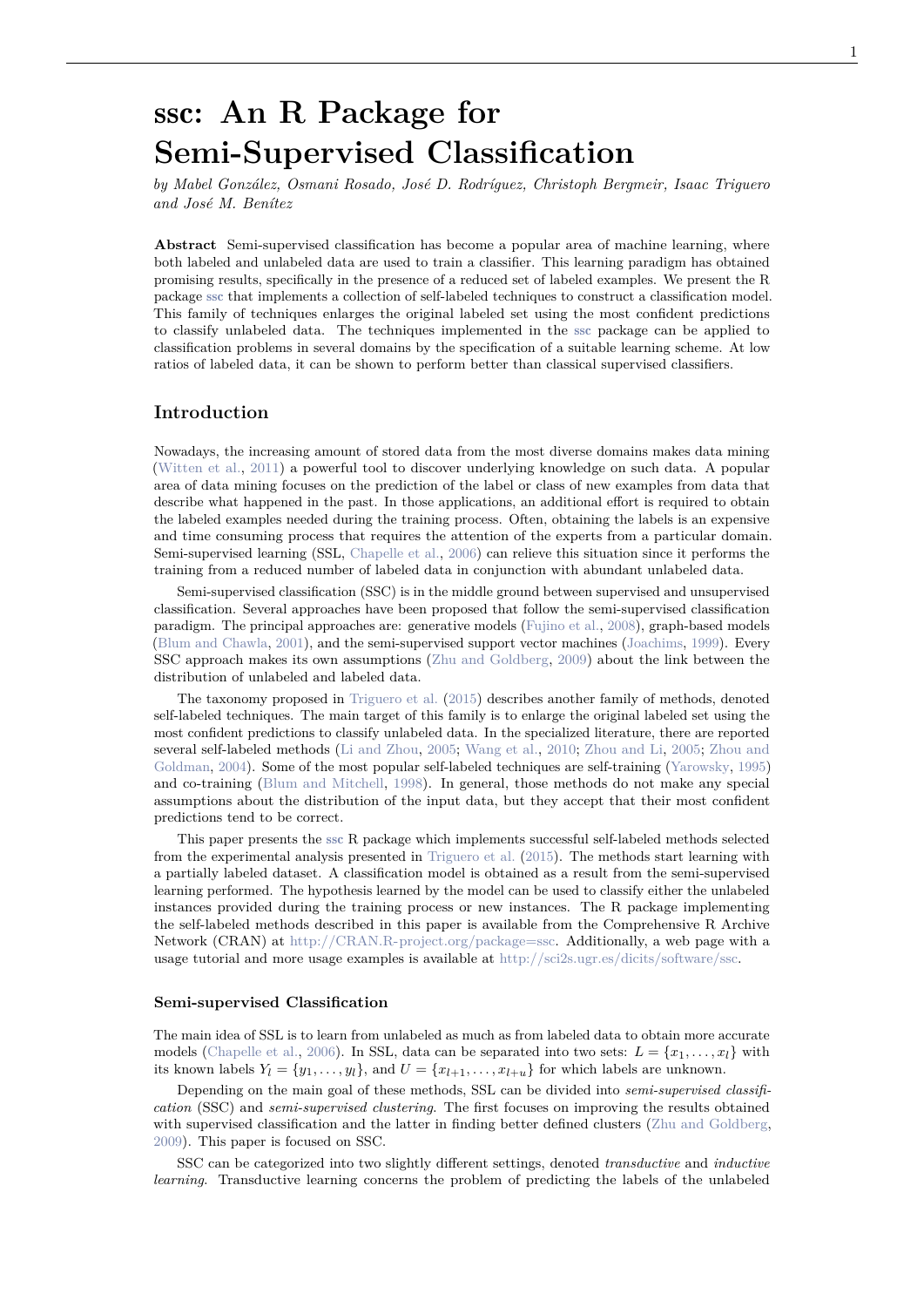examples provided during the training phase. On the other hand, inductive learning considers the labeled and unlabeled data provided as the training examples, and its objective is to predict the label of unseen data (Chapelle et al., 2006).

#### **Self-labeled methods**

Self-labeled techniques (Triguero et al., 2015) obtain an enlarged labeled set by the iterative classification of unlabeled examples under the assumption that their most accurate predictions tend to be correct. Self-labeled techniques are typically divided into *self-training* and *co-training* methods.

Self-training is a simple and effective SSL methodology. During the self-training process the classifier is initially trained with a reduced set of labeled examples, aiming to classify unlabeled examples. Then, it is retrained with its own most confident predictions, enlarging its labeled training set. This process is repeated until a stopping criterion is reached. The major advantages of self-training are its simplicity and the fact that it is a wrapper method (Zhu and Goldberg, 2009).

The standard co-training (Blum and Mitchell, 1998) methodology assumes that the feature space can be split into two different conditionally independent views and that each view is able to predict the classes on its own. It trains one classifier in each specific view, and then the classifiers teach each other the most confidently predicted examples from the unlabeled pool. The process continues until a predefined number of iterations is reached.

The wrapper methodology used in both methods makes the selection of the learning scheme for the classifiers flexible. The only requirement is that the classifiers can assign a confidence score to their predictions, which could be used to select which unlabeled instances to turn into additional training data.

The ssc package implements six self-labeled methods. Table 1 describes these methods according to the properties given by Triguero et al. (2015):

- **Addition mechanism** Describes the way in which the enlarged labeled set (*EL*) is formed. In incremental scheme, the algorithm starts with  $EL = L$  and adds, step by step, the most confident instances of *U*. Another scheme is amending, which differs from incremental in that it can iteratively add or remove any instance that meets a certain criterion; this mechanism has been designed to avoid the introduction of noisy instances into *EL* at each iteration.
- **Classifiers** This refers to whether it uses one or several classifiers during the enlarging phase of the labeled set. All of these methods follow a wrapper methodology using one or more classifiers to establish the possible class of unlabeled instances. In a single-classifier model, each unlabeled instance belongs to the most probable class assigned by the uniquely used classifier. Multi-classifier methods combine the learned hypotheses with several classifiers to predict the class of unlabeled instances.
- **Learning** It specifies whether the models are constituted by the same (single) or different (multiple) learning algorithms. Multi-learning approaches are closely linked with multi-classifier models; a multi-learning method is itself a multi-classifier method in which the different classifiers come from different learning methods. On the other hand, a single-learning approach can be linked to both single and multi-classifiers.
- **Teaching** In a mutual-teaching approach, the classifiers teach each other their most confident predicted examples. Each  $C_i$  classifier has its own  $EL_i$  which it uses for training at each stage. *ELi* is increased with the most confident labeled examples obtained as the hypotheses combination of the remaining classifiers. By contrast, the self-teaching property refers to those classifiers that maintain a single *EL*.
- **Stopping criteria** This is related to the mechanism used to stop the self-labeling process. It is an important factor due to the fact that it influences the size of *EL* and therefore the learned hypothesis. Some of the approaches for this are: (i) repeat the self-labeling process until a portion of *U* has been exhausted, (ii) establish a limited number of iterations, and (iii) the learned hypothesis remains stable between two consecutive stages.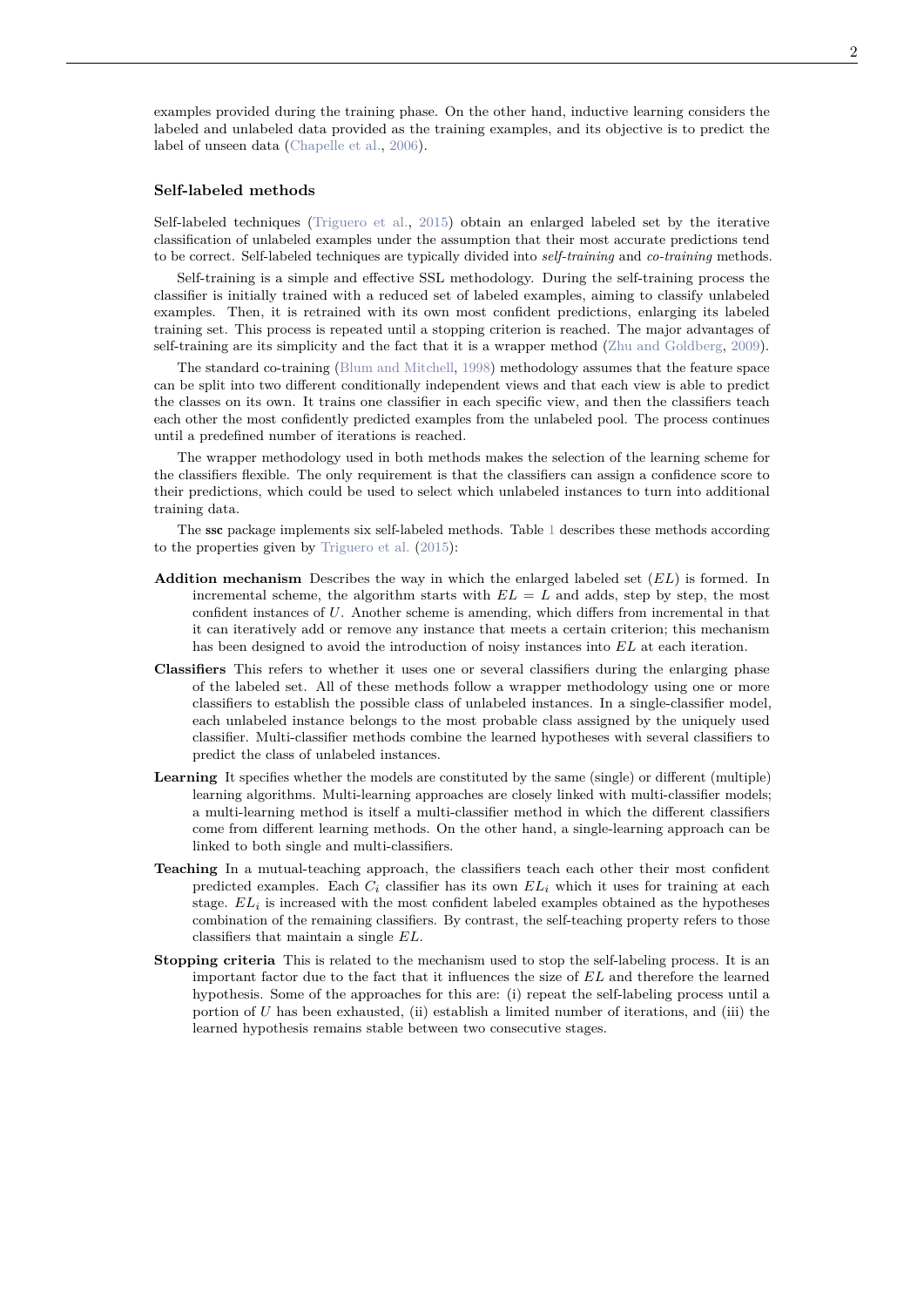| Method        | Reference                      | Addition<br>mechanism | Classifiers | Learning<br>paradigm | Teaching | Stopping<br>criteria |
|---------------|--------------------------------|-----------------------|-------------|----------------------|----------|----------------------|
| Self-training | (Yarowsky, 1995)               | incremental           | single      | single               | self     |                      |
| <b>SETRED</b> | $(Li \text{ and } Zhou, 2005)$ | amending              | single      | single               | self     |                      |
| <b>SNNRCE</b> | (Wang et al., $2010$ )         | amending              | single      | single               | self     |                      |
| Tri-training  | (Zhou and Li, 2005)            | incremental           | multi       | single               | mutual   | iii                  |
| $Co-Bagging$  | (Blum and Mitchell, 1998)      | incremental           | multi       | single               | mutual   |                      |
| Democratic-Co | (Zhou and Goldman, 2004)       | incremental           | multi       | multi                | mutual   | iii                  |

**Table 1:** Methods implemented in ssc

#### **Related packages**

There are some publicly available R packages that allow semi-supervised classification. Most of them follow the generative paradigm. For instance, the upclass package (Russell et al., 2014) uses labeled and unlabeled data to construct a model-based classification method using a Gaussian mixture model. The Expectation Maximization algorithm is also used to obtain maximum likelihood estimates of the model parameters and classifications for the unlabeled data. The bgmm package (Biecek et al., 2012) implements partially supervised mixture modeling methods. Rmixmod (Lebret et al., 2015) is an exploratory data analysis tool for solving clustering and classification problems by fitting a mixture model to a given dataset. It can be used in semi-supervised situations where the dataset is partially labeled. The spa package (Culp, 2011) provides support for semi-supervised classification using graph-based estimation and linear regression.

To the best of our knowledge, there are no R packages that specialize in self-labeled methods. Recently, the RSSL (Krijthe, 2017) and SSL (Wang, 2016) packages were introduced but their implementations are mostly complementary to those offered in our package. Only the self-training standard model is implemented in these packages and in the DMwR package (Torgo, 2010) that covers a collection of data mining functions. On the other hand, ssc provides a far more extensive set of self-labeled methods, including various of the most successful approaches according to the extensive overview provided by Triguero et al. (2015).

## **Package functionalities**

In this section we describe the main features of the ssc package. It is written in pure R and it provides implementations of the most relevant self-labeled models. Two basic functionalities have been implemented in the package: training a semi-supervised model from data and classification of instances using a trained model. Both functionalities are accessible through two different interfaces: specific and generic. The former is oriented to standard base classifiers and the latter is focused on base classifiers with more complex specifications. Figure 1 shows the main functions involved in both interfaces.



**Figure 1:** Main functionalities and their implementation in ssc.

The workflow followed to perform the classification task with the ssc package is illustrated in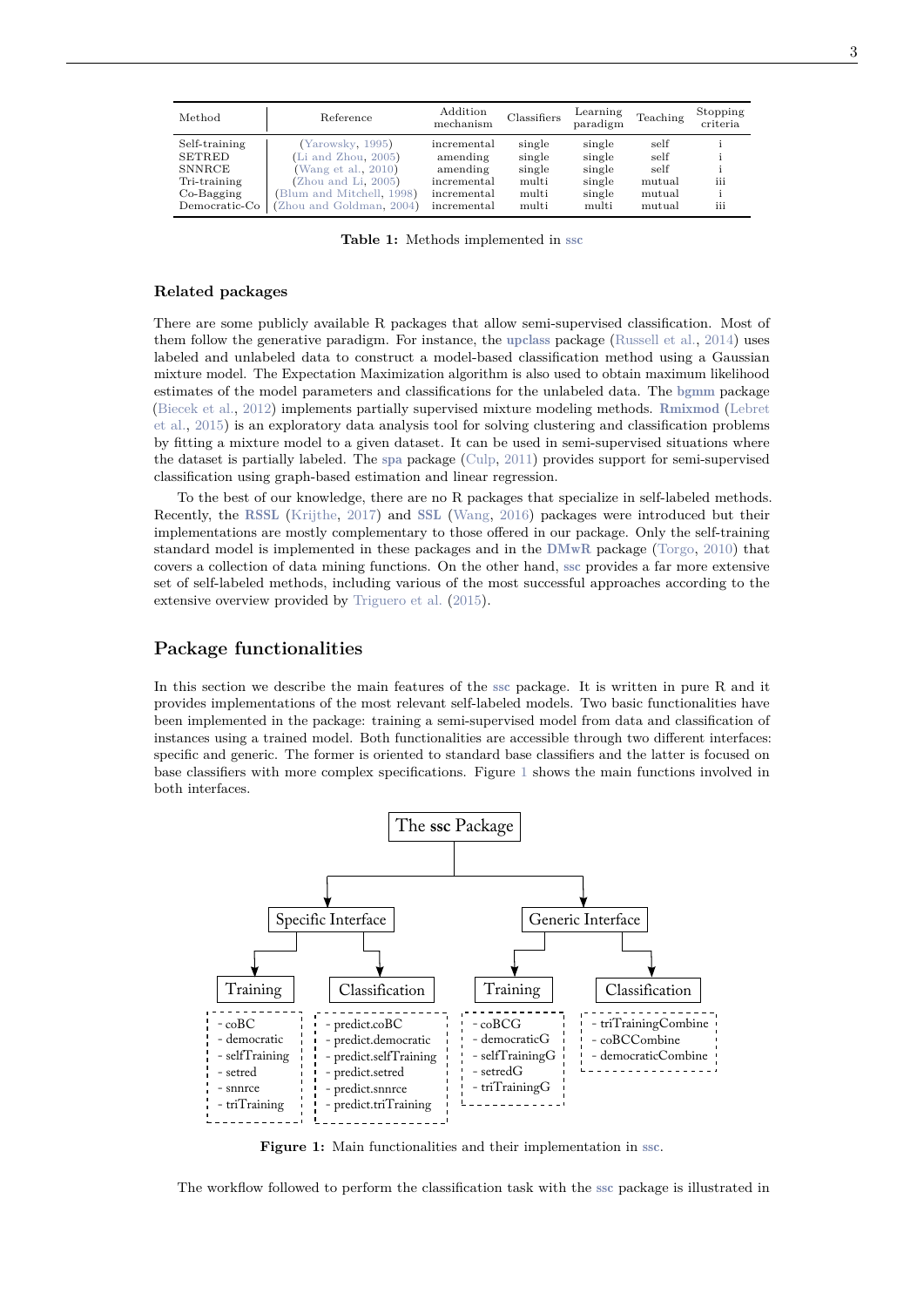Figure 2. In the training phase we use one of the available training functions in the ssc package. The training function takes as arguments the training set and other specified parameters of the selected model. In the classification phase we use the predict function for the specific interface. This function follows the *S3* class style and for that reason the classification process depends on the class of the trained model. In the case of the generic interface, the predict function used is the one that corresponds to the base model trained in the case of the single-classifier methods: selfTraining and setred. For the multi-classifier methods, we provide classification functions to combine the predicted values obtained from each individual base classifier.



**Figure 2:** Training of models and prediction.

#### **Training functions**

For each semi-supervised method (described in Table 1), a function for training which returns the selected model is implemented. For both interfaces, the arguments are shown in Table 2.

| Methods       | Specific training interface                                                                  | Generic training interface                                 |  |  |
|---------------|----------------------------------------------------------------------------------------------|------------------------------------------------------------|--|--|
| $_{\rm coBC}$ | x, y, x.inst, learner,<br>learner.pars, pred, pred.pars,<br>N, perc.full, u, max.iter        | y, gen.learner, gen.pred,<br>N, perc.full, u, max.iter     |  |  |
| democratic    | x, y, x.inst, learners,<br>learners.pars, preds, preds.pars                                  | y, gen.learners, gen.preds                                 |  |  |
| selfTraining  | x, y, x.inst, learner,<br>learner.pars, pred, pred.pars,<br>perc.full, max.iter, thr.conf    | y, gen.learner, gen.pred,<br>perc.full, max.iter, thr.conf |  |  |
| setred        | x, y, x.inst, dist, learner,<br>learner.pars, pred, pred.pars,<br>perc.full, max.iter, theta | y, D, gen.learner, gen.pred,<br>perc.full, max.iter, theta |  |  |
| snnrce        | x, y, x.inst, dist, alpha                                                                    |                                                            |  |  |
| triTraining   | x, y, x.inst, learner,<br>learner.pars, pred, pred.pars,                                     | y, gen.learner, gen.pred,                                  |  |  |

**Table 2:** Input arguments for the training functions in ssc. The arguments defining the base classifiers are highlighted.

The x, y and x.inst arguments are mandatory for all training functions in the specific interface. The x argument provides the training instances in a usual matrix form (each row represents an instance). If the base classifier supports the training instances in other formats like a distance or kernel matrix then it is necessary to put as FALSE the argument x.inst. In this case, the x argument must be a squared matrix of dimension *m*, where *m* means the number of training instances. The other common argument y is a vector with the class information of the training instances. In this vector the unlabeled instances are specified with the value NA.

All training functions use at least one base classifier, following the wrapper methodology used in the SSC framework. In the case of the single-classifier methods: selfTraining, setred, triTraining, and coBC, the base classifier can be set using the arguments: learner, learner.pars, pred and pred.pars. The defined interface of the learner function is as follows: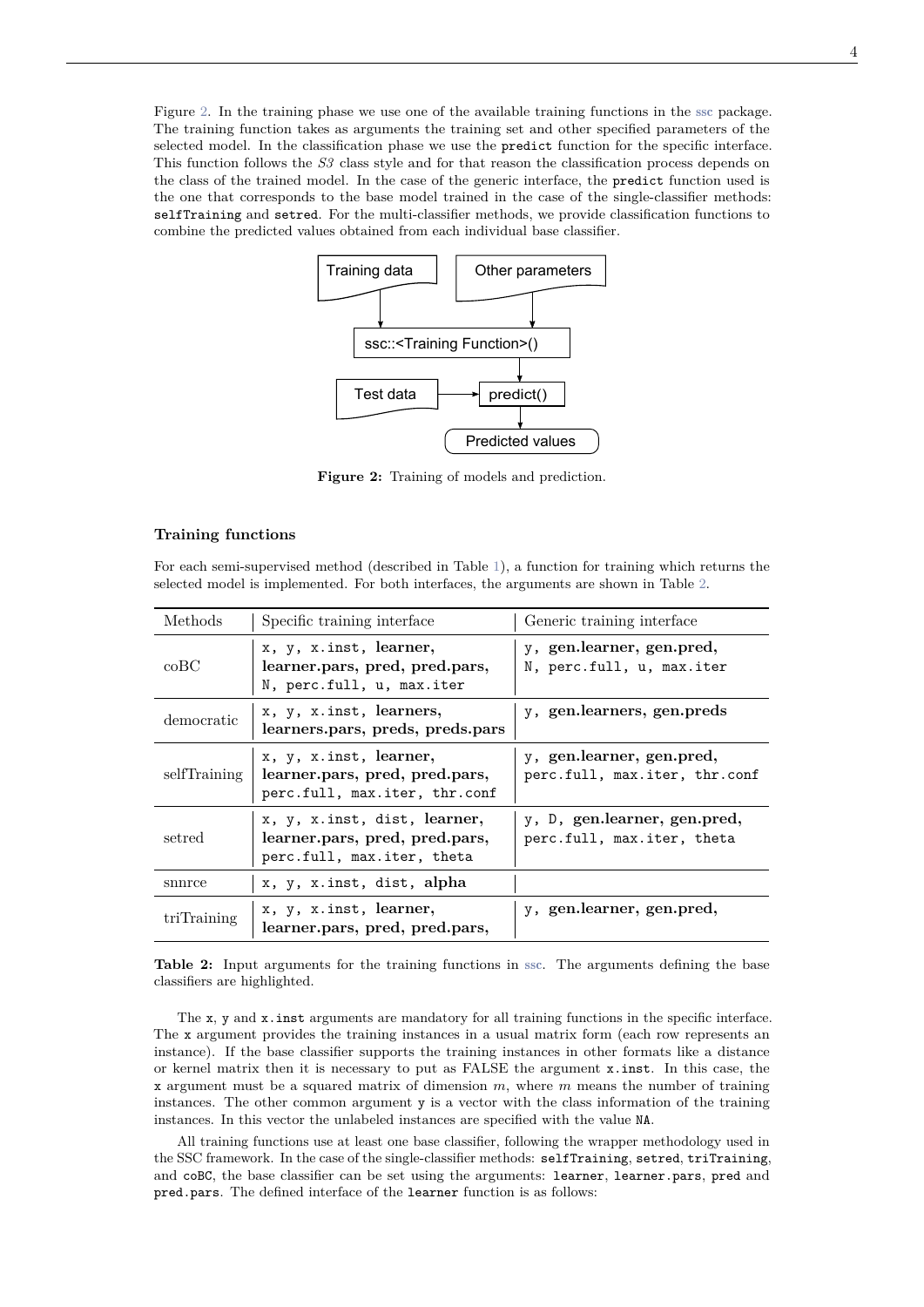base.class <- learner(x.train, y.train, learner.pars)

Here, x.train and y.train are the training set and learner.pars is a list of additional parameters that can be passed to the learner function. The returned value is a trained base classifier (the object class depends on the learner specified). The defined interface of the pred function is as follows:

y.test <- pred(base.class, x.test, pred.pars)

Here, base.class is the base classifier trained, x.test are the instances to predict and pred.pars is a list of additional parameters that can be passed to the pred function. The returned value is a matrix of class probabilities (one column for each class and one row for each instance in  $x.test$ ).

For the generic interface, the base classifier definition is much more flexible. In this case, the manipulation of the instances occurs entirely inside the functions gen.learner and gen.pred. Therefore, the semi-supervised method accesses the training instances through indexes (index *i* refers to *ith* instance supplied during the training phase). The defined interfaces of the gen.learner and gen.pred functions are as follows:

```
base.class <- gen.learner(indexes.train, y.train)
y.test <- gen.pred(base.class, indexes.test)
```
The argument y is common for all methods in both interfaces and the rest of arguments specifies particular features of the self-labeled techniques. For this reason these arguments appear either in the specific or the generic interface, with the exception of the setred method where the dist argument of the specific interface appears as argument D in the generic interface. In this case, the function dist is needed to compute the distance between all training instances and D is directly a distance matrix previously computed by the user.

On the other hand, the snnrce method uses a fixed base classifier (1NN) that cannot be modified. For that reason, we do not include a training function for this method in the generic interface. The function democratic has as arguments a list of learners and predict functions to specify the set of algorithms that will be used as base classifiers, following a multi-classifier approach.

#### **Classification functions**

From the training phase we obtain an object whose class depends on the trained model. This object keeps the information needed to perform both inductive and transductive classification. For the specific interface, the classification task is performed by the predict function. The main arguments of this function are described as follows:

- **-** object: a semi-supervised model previously trained.
- **-** x: a matrix with the description of the instances to be classified.

Following the *S3* class style, the object argument determines the function used to classify. The x argument depends on the training phase. If the model was trained from a distance (kernel) matrix then the expected value of x is a distance (kernel) matrix between the instances to be classified and the training instances included in the model. Otherwise, the model was trained from a matrix of instances and therefore the expected value of  $x$  is the matrix of instances to be classified. The predict function returns a factor with the classes predicted by the model.

In the case of the generic interface, the classification task is straightforward for the methods selfTraining and setred. To classify new instances, it is sufficient to use the predict function associated with the final base classifier obtained during the training phase. This base classifier is returned as the model attribute of the semi-supervised model trained. For the multi-classifiers methods, the model attribute contains a list of base classifiers instead of a single classifier. To classify new instances it is required to classify first those new instances with each base classifier, independently. Then, the final classification is obtained by combining the predictions of each classifier. For this task, we offer a dedicated combination function for each multi-classifier method:

- **-** coBCCombine
- **-** democraticCombine
- **-** triTrainingCombine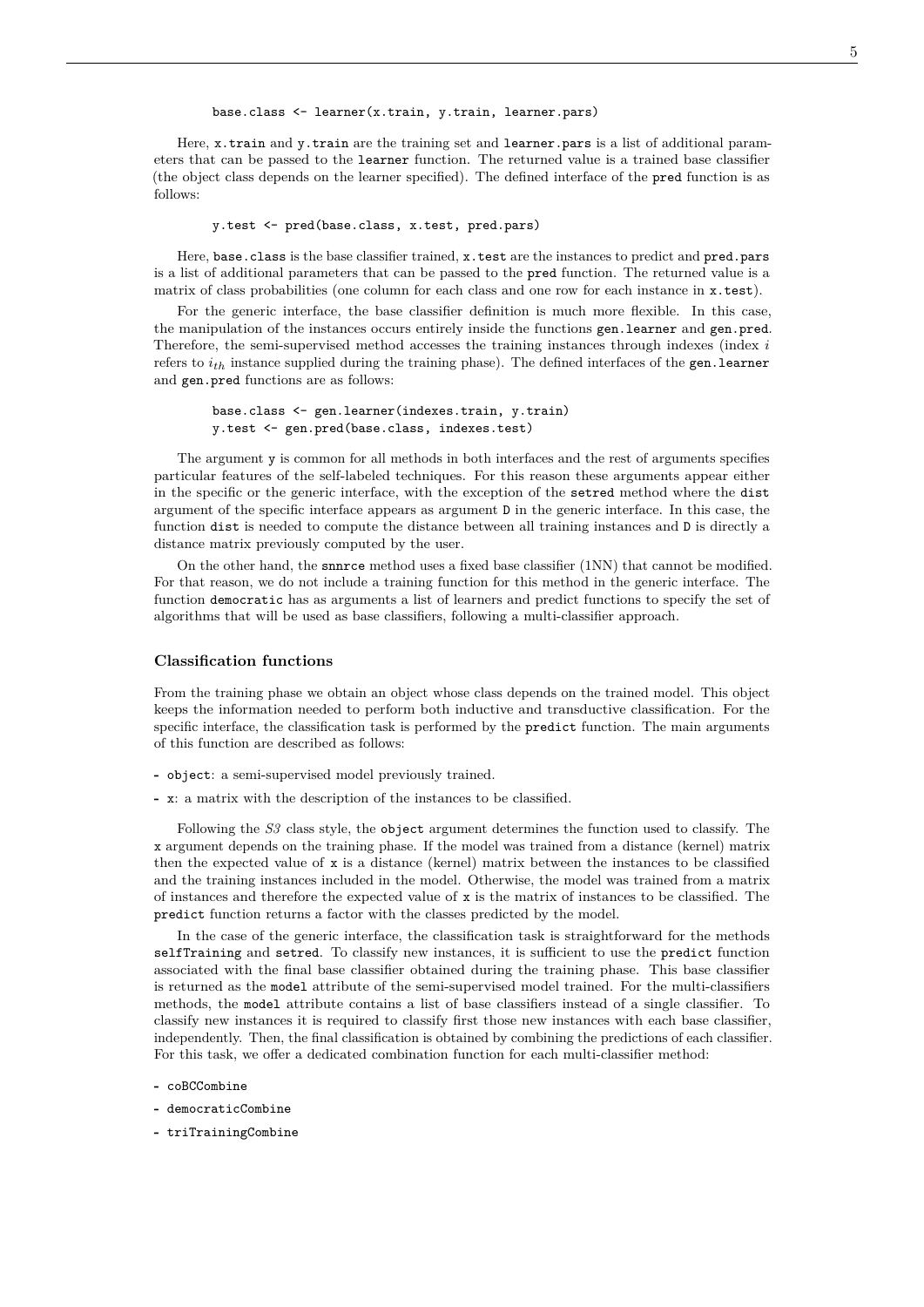# **Examples of usage**

This section presents various examples that illustrate the main functionalities of the ssc package. We can install it from CRAN executing the following function in the R environment:

**install.packages**(ssc)

#### **Setting up the data**

Two example datasets have been included in the ssc package: wine (Lichman, 2013) and coffee (Chen et al., 2015). The first is the result of a chemical analysis of wines to determine the type of wine (three classes). The second dataset represents a binary classification problem that stems from the temporal domain. We illustrate the use of the functions in the ssc package using the wine dataset. We can obtain a partition that simulates the semi-supervised context with the following code:

```
library(ssc)
data(wine) # load the Wine dataset
cls <- which(colnames(wine) == "Wine")
x <- wine[, -cls] # instances without classes
y <- wine[, cls] # the classes
x <- scale(x) # scale the attributes for distance calculations
set.seed(3)
# Use 50% of instances for training
\text{tra.idx} \leftarrow \text{sample}(x = \text{length}(y), \text{ size} = \text{ceiling}(\text{length}(y) * 0.5))xtrain <- x[tra.idx,] # training instances
ytrain <- y[tra.idx] # classes of training instances
# Use 70% of train instances as unlabeled set
tra.na.idx <- sample(x = length(tra.idx),
                      size = ceiling(length(tra.idx) * 0.7))
ytrain[tra.na.idx] <- NA # remove class of unlabeled instances
# Use the other 50% of instances for inductive test
tst.idx <- setdiff(1:length(y), tra.idx)
xitest <- x[tst.idx,] # test instances
yitest <- y[tst.idx] # classes of instances in xitest
# Use the unlabeled examples for transductive test
xttest <- x[tra.idx[tra.na.idx],] # transductive test instances
yttest <- y[tra.idx[tra.na.idx]] # classes of instances in xttest
```
The training set xtrain includes 50% of all instances and the test set (xitest) contains the rest. In the xtrain set only the 30% of the instances are labeled. This information is included in the factor ytrain where the positions that have the value NA correspond to the unlabeled instances in xtrain. The labeled instances in xtrain are randomly selected with only one restriction: all classes must be represented by at least two instances.

The variables xitest and xttest are two matrices of instances stored row-wise that are used to test the prediction capabilities of the model. Specifically, xitest and xttest are used to test inductive and transductive prediction, respectively. In addition, the variables yitest and yttest correspond to the class information of the instances in xitest and xttest, respectively.

We compute the matrices required to use additional training options from a precomputed distance or kernel matrix, when the argument  $x \cdot \text{inst} = \text{FALSE.}$  The following code computes the distance matrix using the Euclidean method implemented in the proxy package and the kernel matrix using the Gaussian radial basis function (RBF) with a fixed value of sigma.

```
# computing distance and kernel matrices
dtrain <- as.matrix(proxy::dist(x = xtrain, method = "euclidean", by_rows = TRUE))
ditest \leq as matrix (proxy::dist(x = xitest, y = xtrain, method = "euclidean",
                                by rows = TRUE))
```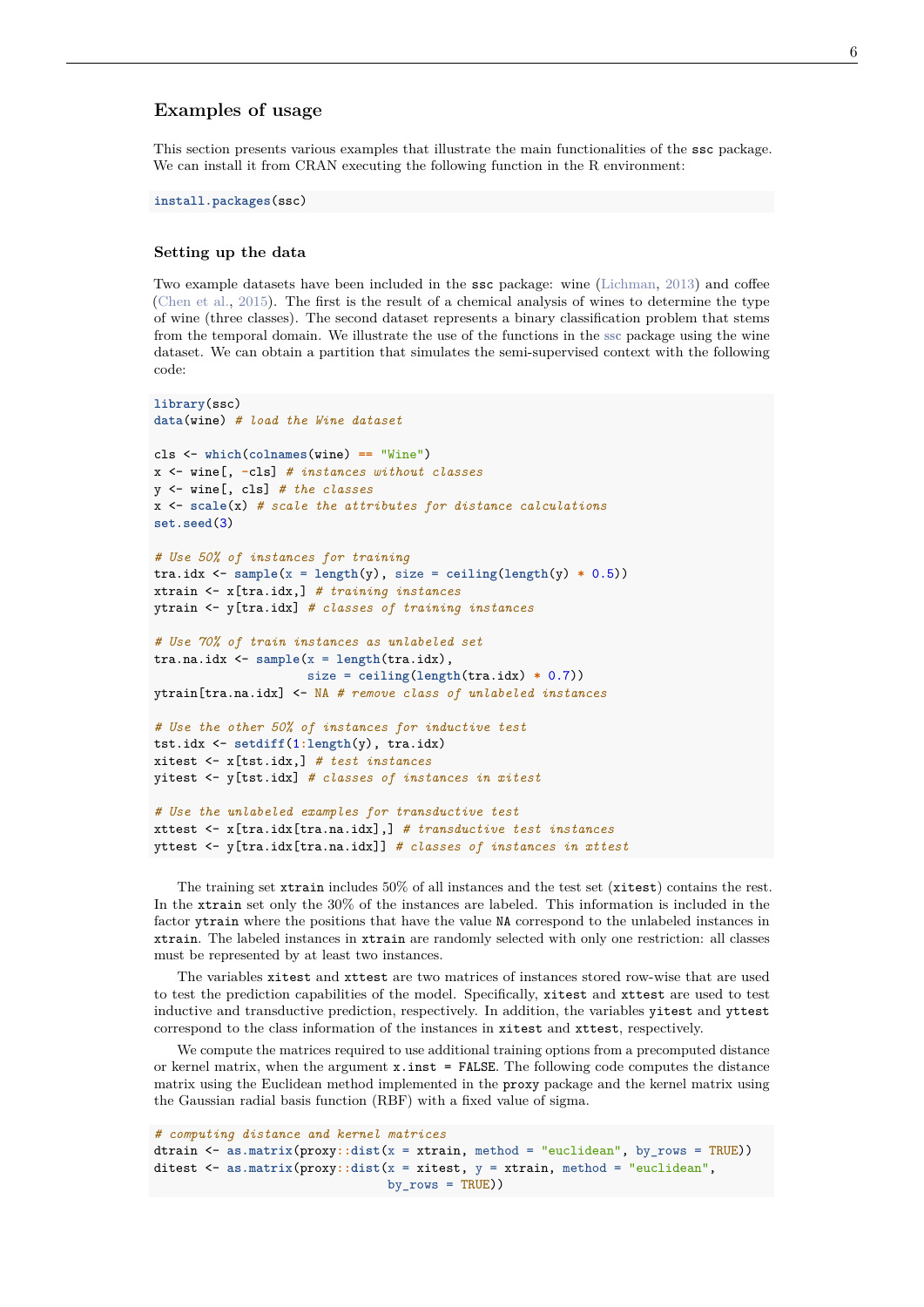ktrain <- **as.matrix**(**exp**(**-** 0.048 **\*** dtrain**^**2)) kitest <- **as.matrix**(**exp**(**-** 0.048 **\*** ditest**^**2))

The matrices dtrain and ktrain are used in the training phase, and the matrices ditest and kitest are used in the inductive prediction phase. We highlight the order of the arguments x and y passed in the second call to the dist function. It is important to guarantee that x takes the test set and y takes the training set. The goal is to obtain a distance matrix with the following dimensions: the number of rows is equal to the size of the test set and the number of columns is equal to the size of the training set.

## **Training the model**

We illustrate different ways of training a semi-supervised model depending on the base classifier specified and the option used for the x.inst argument. We include some examples of the selfTraining function to show the available options.

To perform the training phase using directly the instances in xtrain and the knn3 function from the caret package as base classifier, we call the function as follows:

```
library(caret)
m.selft1 <- selfTraining(x = xtrain, y = ytrain, learner = knn3,
                         learner.parse = list(k = 1), pred = "predict")
```
Instead of using the instances in xtrain we can use a precomputed matrix in conjunction with a distance-based classifier. In this case, we use the distance matrix dtrain and the oneNN function available in the ssc package as follows:

```
m.selft2 <- selfTraining(x = dtrain, y = ytrain, x.inst = FALSE, learner = oneNN,
                         pred = "predict", pred.pars = list(type = "prob"))
```
The next example shows how to use the selfTraining function with a precomputed kernel matrix. In this case, the selected base classifier is a Support Vector Machines (SVM) implemented in the ksvm function from the kernlab package. In the argument learner.pars we need to specify the values of the arguments kernel and prob.model that will be provided to each call of the ksvm function. Furthermore, we define a wrapper for the original predict function of the "ksvm" object. Thus, we guarantee the selection of the columns that correspond to the support vectors obtained by the model m. Additionally, we coerce the matrix object k to "kernelMatrix" class before using the predict function.

```
library(kernlab)
m.selft3 <- selfTraining(x = ktrain, y = ytrain, x.inst = FALSE, learner = ksvm,
                         learner.pars = list(kernel = "matrix", prob.model = TRUE),
                         pred = function(m, k)
                           predict(m, as.kernelMatrix(k[, SVindex(m)]),
                                   type = "probabilities")
                         )
```
The training process with other methods in the ssc package is quite similar. In the next code snippet we train SETRED, SNNRCE, tri-training, and co-bagging models using the training instances in xtrain. For the setred, triTraining, and CoBC methods, we use the ksvm function as base classifier. The snnrce method has a fixed base classifier.

```
m.snnrce <- snnrce(x = xtrain, y = ytrain, dist = "Euclidean")
m.setred <- setred(x = xtrain, y = ytrain, dist = "Euclidean", learner = ksvm,
               learner.pars = list(prob.model = TRUE), pred = predict,
               pred.pars = list(type = "probabilities"))
m.trit <- triTraining(x = xtrain, y = ytrain, learner = ksvm,
               learner.pars = list(prob.model = TRUE), pred = predict,
               pred.pars = list(type = "probabilities"))
```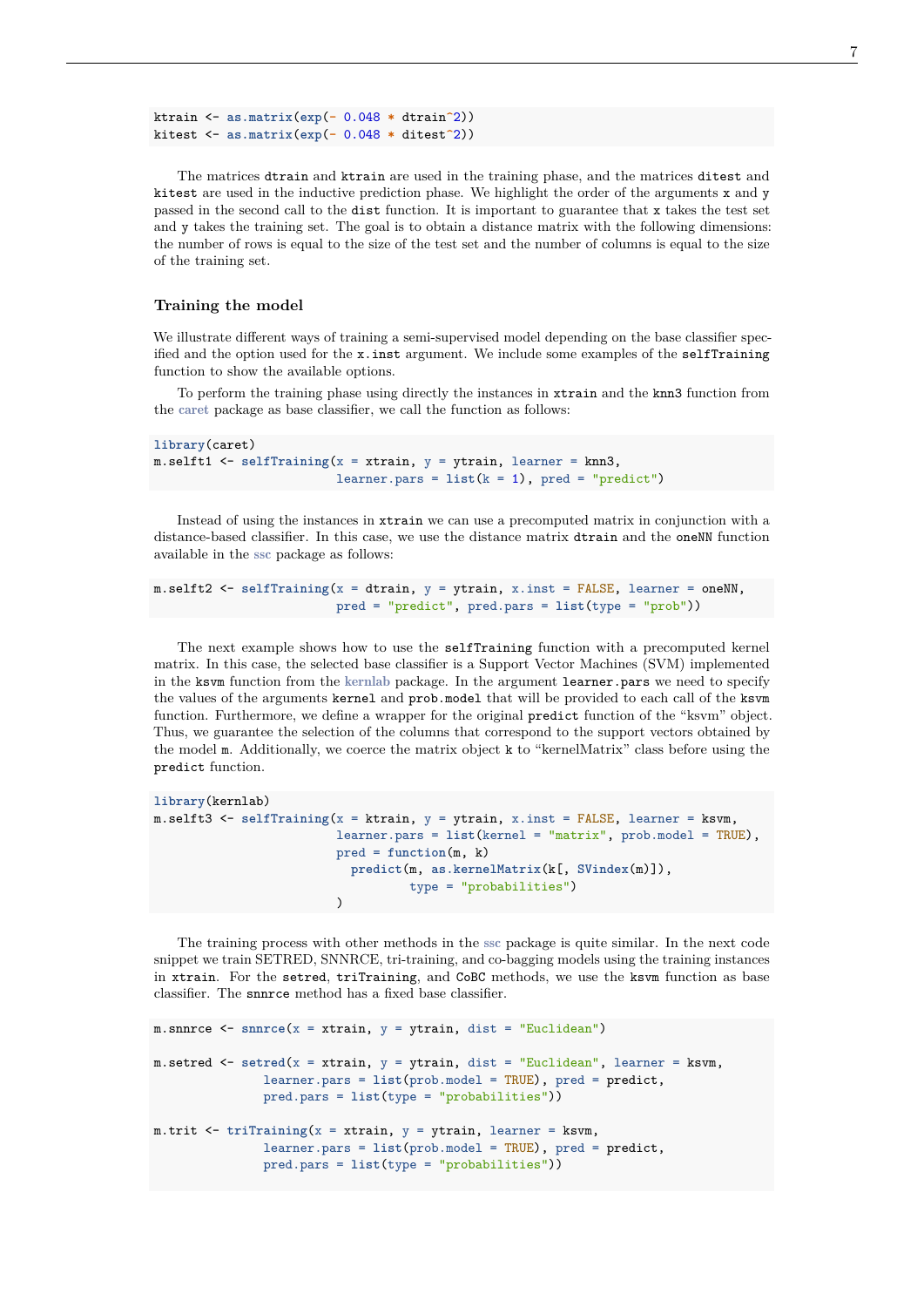```
m.cobc \leq \circ \cot(x) = xtrain, y = ytrain, N = 5, learner = ksvm,
                learner.pars = list(prob.model = TRUE), pred = predict,
                pred.pars = list(type = "probabilities"))
```
#### **Training with Democratic-Co**

In the ssc package, only the democratic method requires the specification of more than one base classifier. For that reason, the arguments learners and preds must be a list of functions instead of a single value. democratic assumes that the classifiers provided are from different learning paradigms. We show an example using three different base classifiers: 1NN, SVM and decision trees (implemented in the C5.0 function from the C50 package). To perform the training process with democratic, we use the following code:

```
library(C50)
m.demo <- democratic(x = xtrain, y = ytrain, learners = list(knn3, ksvm, C5.0),
                     learners.pars = list(list(k=1), list(prob.model = TRUE), NULL),
                     preds = list(predict, predict, predict), preds.pars =
                       list(NULL, list(type = "probabilities"), list(type = "prob"))
)
```
In the next example, we show how to use the generic interface for the democratic-Co method. The target is to train from precomputed matrices two base classifiers: SVM and 1NN. The specific interface allows only a single precomputed matrix as argument. To obtain the functionality desired, we need to use the generic interface. At first, we define the learner and prediction functions for each base classifier according to the interfaces introduced in Section 2.2.1. The tindexes attribute incorporated in both trained models is used to specify the training instances included in the trained model. The last step is the call of the democraticG function:

```
l1nn <- function(indexes, cls){
  m \leftarrow oneNN(y = cls)
  attr(m, "tindexes") <- indexes
  m
}
l1nn.prob <- function(m, indexes) {
  predict(m, dtrain[indexes, attr(m, "tindexes")], type = "prob")
}
lsvm <- function(indexes, cls){
  m = ksvm(ktrain[indexes, indexes], cls, kernel = "matrix", prob.model = TRUE)
  attr(m, "tindexes") <- indexes[SVindex(m)]
  m
}
lsvm.prob <- function(m, indexes) {
  k <- as.kernelMatrix(ktrain[indexes, attr(m, "tindexes")])
  predict(m, k, type = "probabilities")
}
m.demoG <- democraticG(y = ytrain, gen.learners = list(l1nn, lsvm),
                       gen.preds = list(l1nn.prob, lsvm.prob))
```
#### **Classifying seen and unseen instances**

In the following we explain how to classify new instances. We illustrate this with various examples. The models used in the following examples were trained previously in Section 2.3.2.

In the first example we use the model m.selft1 to perform inductive classification. Because this model was trained using an instance matrix, we need the instance matrix xitest to classify new instances. We predict the classes of the test instances with the following code:

```
p.selft1 <- predict(m.selft1, xitest)
```
Now, we use the models m.selft2 and m.selft3 that were trained using precomputed distance and kernel matrices, respectively. Therefore, we provide the precomputed test matrices (ditest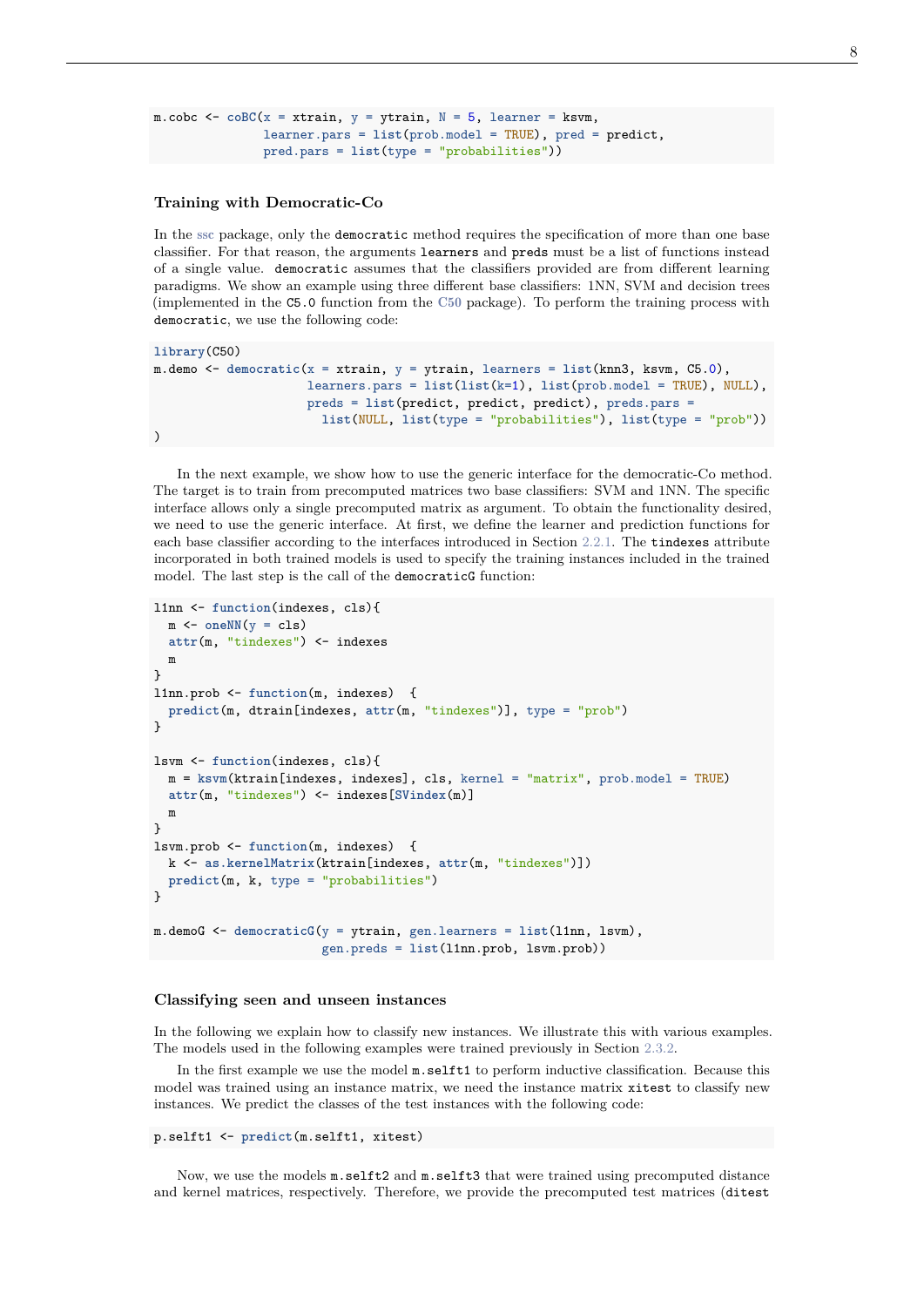and kitest) to perform inductive classification. The classification obtained is stored in the vector p.selft1.

```
p.selft2 <- predict(m.selft2, ditest[, m.selft2$instances.index])
p.selft3 <- predict(m.selft3, as.kernelMatrix(kitest[, m.selft3$instances.index]))
```
The internal attribute instances.index in the objects m.selft2 and m.selft3 stores the indexes of the training instances used in the built model. During the training phase, the learning function selects the instances that will be included in the returned model. According to this, for each precomputed matrix we select the sub matrix corresponding to the unseen test instances and the selected training instances.

On the other hand, we illustrate with the m.selft3 model how to perform transductive classification. Here, to predict the classes of the unlabeled training instances (referenced by the tra.na.idx variable) we pass directly the matrix ktrain, used during the training phase:

```
p.selft3transd <- predict(m.selft3, as.kernelMatrix(ktrain[tra.na.idx,
                                                          m.selft3$instances.index]))
```
For the rest of the single classifier models, we perform inductive classification of the test instances provided in the matrix xitest.

```
p.snnrce <- predict(m.snnrce, xitest)
p.setred <- predict(m.setred, xitest)
p.trit <- predict(m.trit, xitest)
p.cobc <- predict(m.cobc, xitest)
```
#### **Classifying with Democratic-Co**

For the specific interface, the classification task using the democratic function is similar to the previous examples. We predict the classes of the test instances as follows:

```
p.demo <- predict(m.demo, xitest)
```
However, this task using the generic interface requires a previous step, consisting in the prediction of the test instances by each base classifier contained in the ensemble. Subsequently, we use the democraticCombine function to create the final hypotheses.

```
m1.pred1 <- predict(m.demoG$model[[1]], ditest[, m.demoG$model.index[[1]]],
                    type ="class")
m1.pred2 <- predict(m.demoG$model[[2]],
                    as.kernelMatrix(kitest[, m.demoG$model.index[[2]]]))
p.demoG <- democraticCombine(pred = list(m1.pred1, m1.pred2), m.demoG$W,
                             m.demoG$classes)
```
#### **Comparison between the models trained**

In this example we perform a comparison between a selection of the trained models to determine the most competitive one for the wine classification problem.

```
p <- list(p.selft3, p.snnrce, p.setred, p.trit, p.cobc, p.demo)
acc <- sapply(X = p, FUN = function(i) {caret::confusionMatrix(table(i,
                                                          yitest))$overall[1]})
names(acc) <- c("SelfT","SNNRCE","SETRED","TriT", "coBC","Demo")
barplot(acc, beside = T, ylim = c(0.80, 1), xpd = FALSE, las = 2,col = \text{rainbow}(n = 6, \text{ start} = 3/6, \text{ end} = 4/6, \text{ alpha} = 0.6)ylab = "Accuracy")
```
The bar plot generated with the evaluation is shown in Figure 3. Tri-training obtains the most accurate results for the wine problem.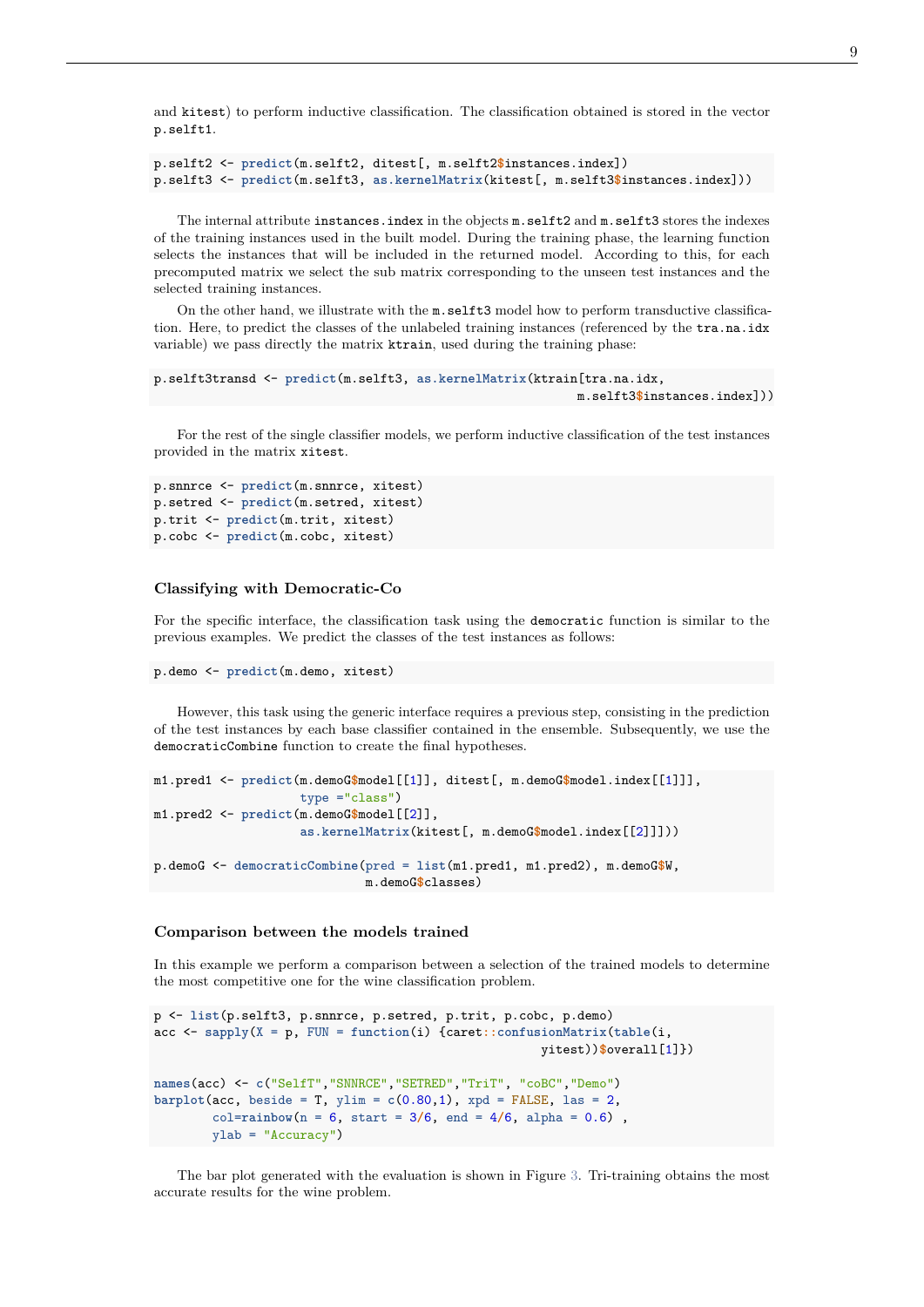Another useful analysis is the comparison with the supervised paradigm. For this we train a supervised classifier (for simplicity SVM) to obtain a baseline of the classification results. The SVM classifier trained from the initial labeled instances in xtrain can be used as a lower bound of accuracy. We evaluate the supervised classifier in the test set xitest and compare this result with the semi-supervised performance. In the following code we train and evaluate the SVM classifier:

```
labeled.idx <- which(!is.na(ytrain))# indices of the initially labeled instances
xilabeled <- xtrain[labeled.idx,] # labeled instances
yilabeled <- ytrain[labeled.idx] # related classes
svmBL <- ksvm(x = xilabeled, y = yilabeled, prob.model = TRUE) # build SVM
p.svmBL <- predict(object = svmBL, newdata = xitest) # classify with SVM
abline(h = caret::confusionMatrix(table(p.svmBL, yitest))$overall[1], col = "red",
       1wd = 2)lepend(x = 2, y = 1.0, col = c("red"), legend = c("Base line"), lty = 1, lwd = 2)
```
The baseline generated is shown in Figure 3. Most self-labeled methods obtain an accuracy gain by taking into account the unlabeled instances during the training. In particular, triTraining obtains an accuracy gain of 0.05.



**Figure 3:** Comparison between various semi-supervised models evaluated for the wine problem.

#### **Empirical evaluation of performance**

In this section, we illustrate the performance of some methods implemented in the ssc package. We show the comparison between the baseline and the semi-supervised accuracy results applied to five datasets taken from the UCI repository. The SVM with the RBF kernel function is used as base classifier and benchmark supervised classifier in all comparisons. The semi-supervised methods evaluated are: selfTraining, setred, coBC and triTraining.

In the preparation process, we follow the same procedure used in Section 2.3.1 to split the wine dataset: 50% of the instances to train  $(L \cup U)$  and 50% of the instances to test  $(T)$ . The set *L* represents 30% of the training instances. To train the supervised method we use only the avaliable instances from *L*. To test all methods we use the set *T*.

The results of our experiment are shown in Table 3. All results that represent an accuracy gain in the semi-supervised paradigm are printed in a boldface font. The results show that, in general,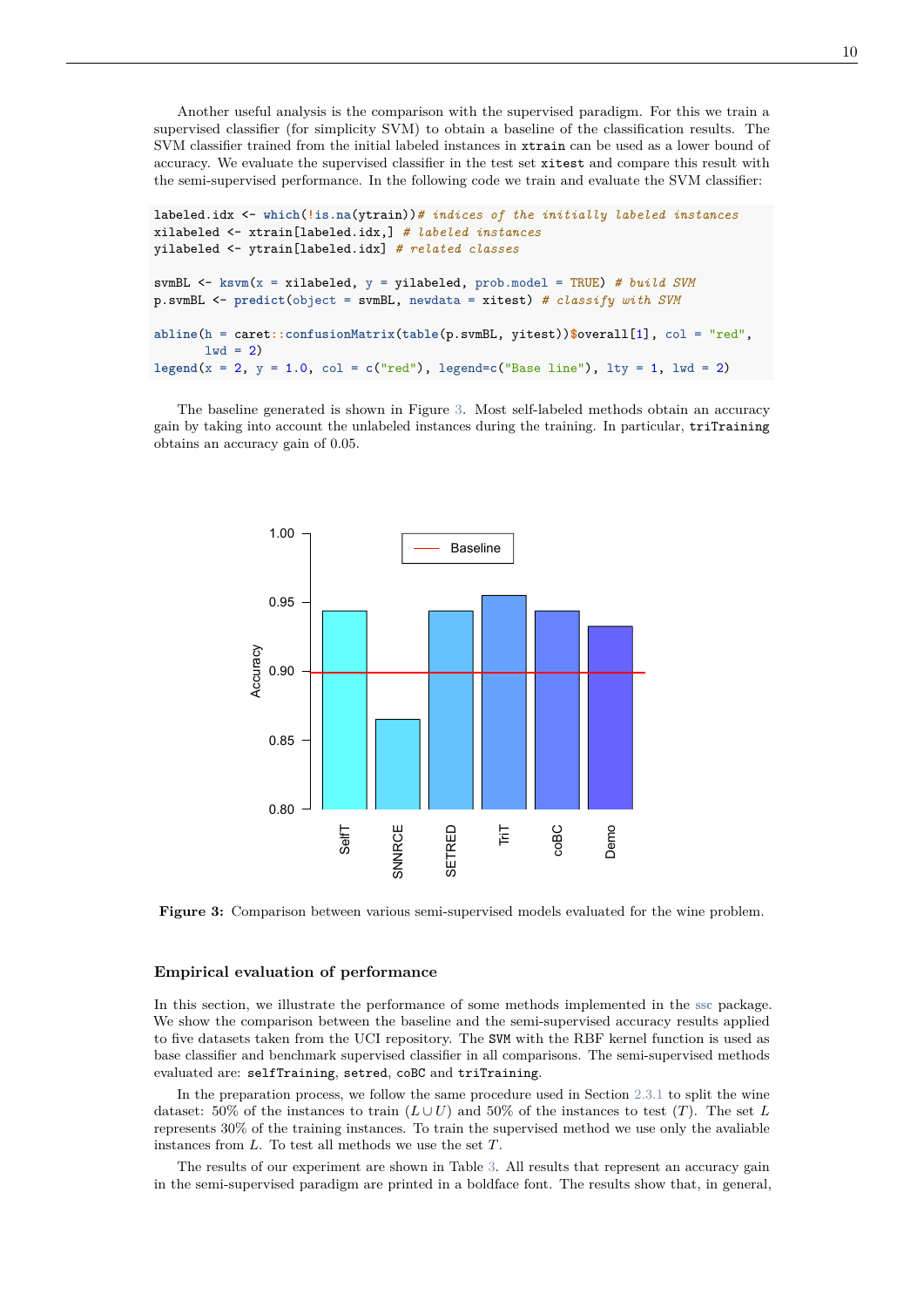| Datasets         | SVM  | selfTraining | setred coBC |      | triTraining |
|------------------|------|--------------|-------------|------|-------------|
| Iris             | 0.68 | 0.88         | 0.88        | 0.88 | 0.90        |
| Parkinsons       | 0.86 | 0.86         | 0.87        | 0.87 | 0.86        |
| Wine             | 0.95 | 0.97         | 0.97        | 0.95 | 0.97        |
| Vertebral column | 0.77 | 0.75         | 0.77        | 0.78 | 0.78        |
| Fertility        | 0.90 | 0.90         | 0.90        | 0.72 | 0.90        |

**Table 3:** Accuracy classification results.

self-labeled techniques show competitive results to face classification problems from diverse domains. Specifically, in the presence of a reduced set of labeled examples.

## **Conclusions**

We have presented the R package ssc which provides a collection of self-labeled techniques to deal with the semi-supervised classification problem that occurs in multiple domains. The implemented techniques can take advantage of partially labeled datasets during the training phase to create a classifier. The classifiers obtained can be used to perform either transductive or inductive classification. The ssc package offers a wrapper framework to train models. Depending on the base classifier selected, the models can be trained from instances or directly from a precomputed distance or kernel matrix. In addition, the ssc package supports a generic interface for base classifiers with other specifications, increasing the flexibility of this approach. We have shown in the experimental results that these techniques can provide better results than supervised classification at low ratios of labeled data.

## **Acknowledgments**

This work was supported in part by "Proyecto de Investigación de Excelencia de la Junta de Andalucía, P12-TIC-2958" and "Proyecto de Investigación del Ministerio de Economía y Competitividad, TIN2013-47210-P". This work was partly performed while M. González held a travel grant from the Asociación Iberoamericana de Postgrado (AUIP), supported by Junta de Andalucía, to undertake a research stay at University of Granada.

## **Bibliography**

- P. Biecek, E. Szczurek, M. Vingron, and J. Tiuryn. The R package bgmm: Mixture modeling with uncertain knowledge. *Journal of Statistical Software*, 47(3):1–32, 2012. [p3]
- A. Blum and S. Chawla. Learning from labeled and unlabeled data using graph mincuts. In *18th International Conference on Machine Learning*, 2001. [p1]
- A. Blum and T. Mitchell. Combining labeled and unlabeled data with co-training. In *Eleventh Annual Conference on Computational Learning Theory*, COLT' 98, pages 92–100, New York, NY, USA, 1998. ACM. ISBN 1-58113-057-0. doi: 10.1145/279943.279962. [p1, 2, 3]
- O. Chapelle, B. Schölkopf, A. Zien, et al., editors. *Semi-supervised learning*. MIT press Cambridge, 2006. [p1, 2]
- Y. Chen, E. Keogh, B. Hu, N. Begum, A. Bagnall, A. Mueen, and G. Batista. The ucr time series classification archive, July 2015. www.cs.ucr.edu/~eamonn/time\_series\_data/. [p6]
- M. Culp. spa: Semi-supervised semi-parametric graph-based estimation in r. *Journal of Statistical Software*, 40(1):1–29, 2011. ISSN 1548-7660. doi: 10.18637/jss.v040.i10. [p3]
- A. Fujino, N. Ueda, and K. Saito. Semisupervised learning for a hybrid generative/discriminative classifier based on the maximum entropy principle. *IEEE Transactions on Pattern Analysis and Machine Intelligence*, 30(3):424–437, March 2008. ISSN 0162-8828. doi: 10.1109/TPAMI.2007. 70710. [p1]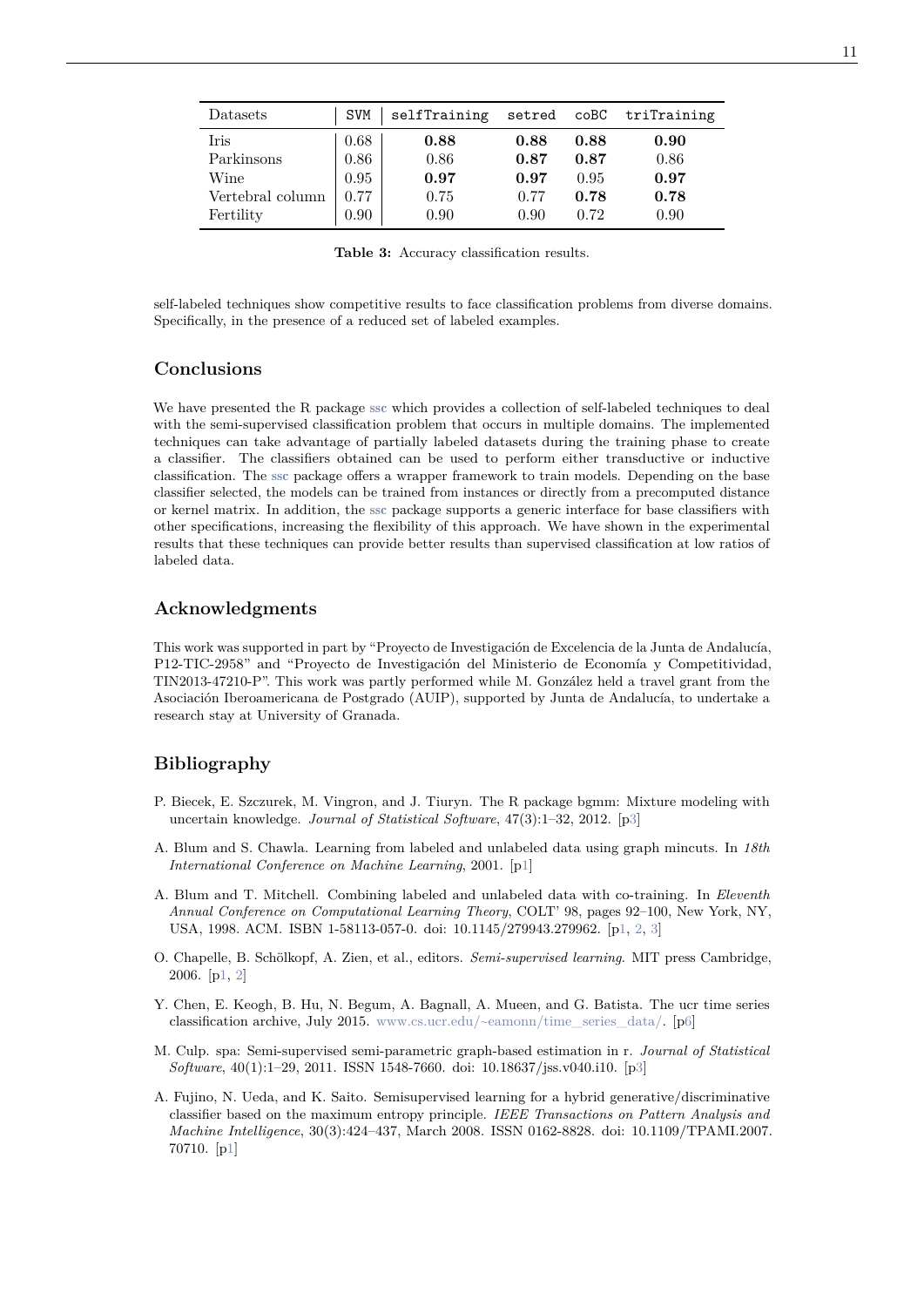- T. Joachims. Transductive inference for text classification using support vector machines. In *16th International Conference on Machine Learning*, ICML '99, pages 200–209, San Francisco, CA, USA, 1999. Morgan Kaufmann Publishers Inc. ISBN 1-55860-612-2. [p1]
- J. H. Krijthe. Rssl: Semi-supervised learning in r. In B. Kerautret, M. Colom, and P. Monasse, editors, *Reproducible Research in Pattern Recognition*, pages 104–115, Cham, 2017. Springer International Publishing. ISBN 978-3-319-56414-2. [p3]
- R. Lebret, S. Iovleff, F. Langrognet, C. Biernacki, G. Celeux, and G. Govaert. Rmixmod: The r package of the model-based unsupervised, supervised, and semi-supervised classification mixmod library. *Journal of Statistical Software*, 67(1):1–29, 2015. ISSN 1548-7660. doi: 10.18637/jss.v067. i06. [p3]
- M. Li and Z. Zhou. Setred: Self-training with editing. In *Advances in Knowledge Discovery and Data Mining*, volume 3518 of *Lecture Notes in Computer Science*, pages 611–621. Springer Berlin Heidelberg, 2005. ISBN 978-3-540-26076-9. doi: 10.1007/11430919\_71. [p1, 3]
- M. Lichman. UCI machine learning repository, 2013. http://archive.ics.uci.edu/ml. [p6]
- N. Russell, L. Cribbin, and T. B. Murphy. *upclass: Updated Classification Methods using Unlabeled Data*, 2014. URL http://CRAN.R-project.org/package=upclass. R package version 2.0. [p3]
- L. Torgo. *Data Mining with R, learning with case studies*. Chapman and Hall/CRC, 2010. [p3]
- I. Triguero, S. García, and F. Herrera. Self-labeled techniques for semi-supervised learning: taxonomy, software and empirical study. *Knowledge and Information Systems*, 42(2):245–284, 2015. ISSN 0219-1377. doi: 10.1007/s10115-013-0706-y. [p1, 2, 3]
- J. Wang. *SSL: Semi-Supervised Learning*, 2016. URL https://CRAN.R-project.org/package=SSL. R package version 0.1. [p3]
- Y. Wang, X. Xu, H. Zhao, and Z. Hua. Semi-supervised learning based on nearest neighbor rule and cut edges. *Knowledge-Based Systems*, 23(6):547–554, 2010. ISSN 0950-7051. doi: http://dx.doi.org/10.1016/j.knosys.2010.03.012. [p1, 3]
- I. H. Witten, E. Frank, and M. A. Hall. *Data Mining: Practical machine learning tools and techniques*. Morgan Kaufmann, Boston, third edition edition, 2011. ISBN 978-0-12-374856-0. doi: http://dx.doi.org/10.1016/B978-0-12-374856-0.00018-3. [p1]
- D. Yarowsky. Unsupervised word sense disambiguation rivaling supervised methods. In *Proceedings of the 33rd annual meeting on Association for Computational Linguistics*, pages 189–196. Association for Computational Linguistics, 1995. [p1, 3]
- Y. Zhou and S. Goldman. Democratic co-learning. In *IEEE 16th International Conference on Tools with Artificial Intelligence (ICTAI)*, pages 594–602. IEEE, Nov 2004. doi: 10.1109/ICTAI.2004.48.  $[p1, 3]$
- Z. Zhou and M. Li. Tri-training: exploiting unlabeled data using three classifiers. *IEEE Transactions on Knowledge and Data Engineering*, 17(11):1529–1541, Nov 2005. ISSN 1041-4347. doi: 10.1109/ TKDE.2005.186. [p1, 3]
- X. Zhu and A. B. Goldberg. *Introduction to Semi-Supervised Learning*. Morgan & Claypool Publishers, 2009. [p1, 2]

*Mabel González Department of Computer Science, Universidad Central "Marta Abreu" de Las Villas Camajuaní road Km. 5 y 1/2, Santa Clara 50100 Cuba ORCiD 0000-0003-0152-444X* mabelc@correo.ugr.es

*Osmani Rosado Department of Computer Science, Universidad Central "Marta Abreu" de Las Villas Camajuaní road Km. 5 y 1/2, Santa Clara 50100 Cuba ORCiD 0000-0002-2639-3354* osmanir@uclv.cu